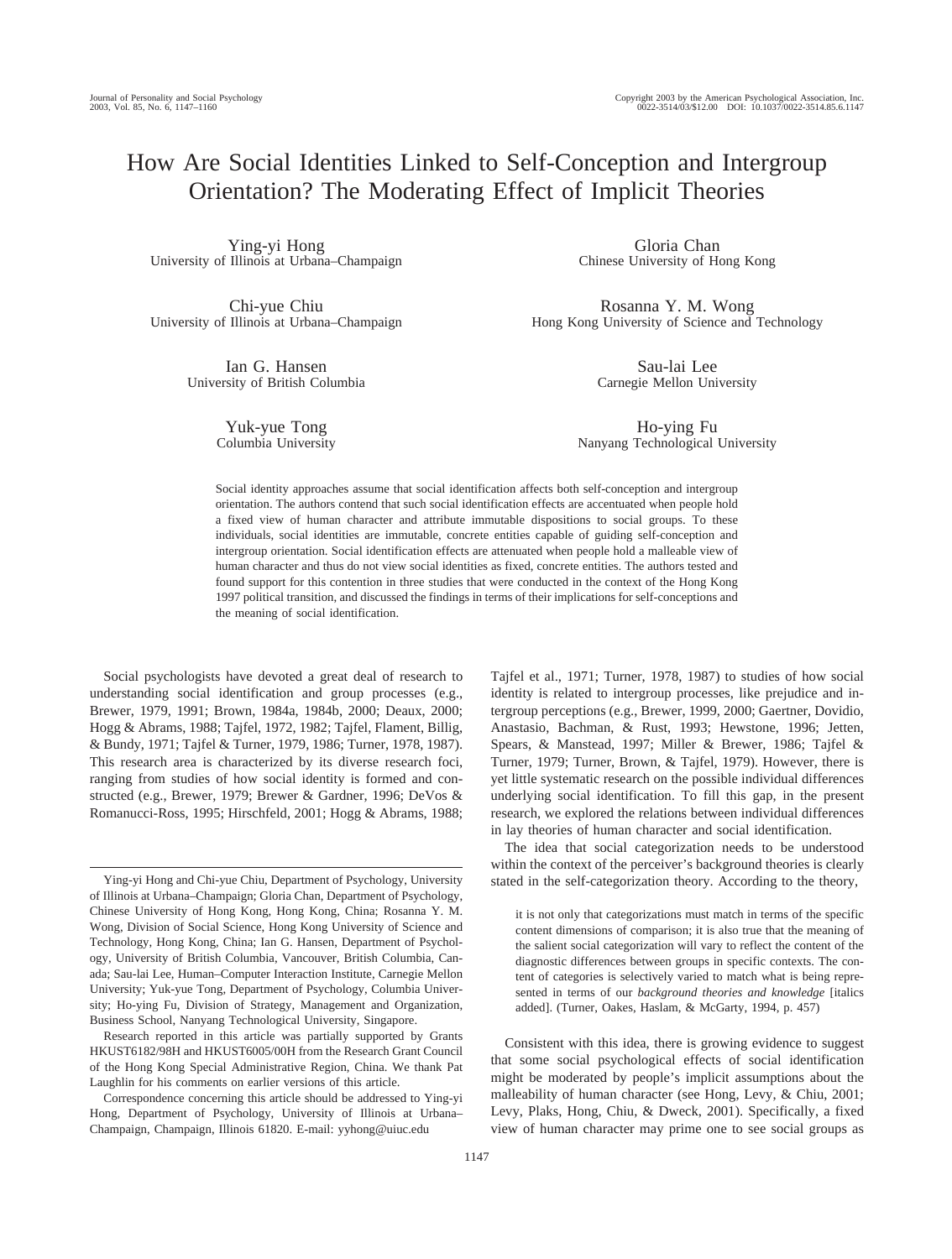immutable entities consisting of individuals with common static qualities. Social identities, under this framework, could be seen as having an endurable, real existence within the self-system that can guide other important aspects of the self and intergroup relations. In contrast, a malleable view of human character may lead one to see social groups as consisting of people who share some personal qualities (e.g., group goals) that may change with the context of categorization. Social identities, under this framework, are not seen as fixed, concrete entities that could direct behavior. Thus, the lay beliefs people hold about the malleability of human character should moderate some social psychological effects of social identification. Before we embark on the details of our investigation, it is useful to discuss the implicit theories first.

## Implicit Theories of Human Character

Implicit theories are naive or lay beliefs that people use to interpret and evaluate their social world. The roots of implicit theory research go back to the early work on lay theory-guided social perception by Kelly (1955), Heider (1958), and E. E. Jones and Thibaut (1958; see Dweck, Chiu, & Hong, 1995). Our research focuses on implicit theories of *malleability*: how much the social world and the people and institutions that compose it are capable of change (Chiu, Hong, & Dweck, 1997; Hong, Levy, & Chiu, 2001; Levy et al., 2001). The present article focuses primarily on the implicit theories of human character.

In previous research, we found that a belief in fixed human character (i.e., an entity theory of human character) is associated with a greater tendency to make static judgments (e.g., personality and other trait judgments) of people, even on the basis of sparse information (Chiu, Hong, & Dweck, 1997; Gervey, Chiu, Hong, & Dweck, 1999; Hong, 1994; Hong, Chiu, Dweck, & Sacks, 1997). Specifically, entity theorists (people who believe that human character is fixed) are more likely to believe that trait-related behaviors are consistent over time, and that behavior observed in a particular situation is a good indication of personality traits (Chiu, Hong, & Dweck, 1997; Hong, Chiu, Dweck, & Sacks, 1997). In contrast, incremental theorists, who do not believe as much in fixed traits, tend not to focus on enduring traits as organizers of behaviors, but focus rather on the more dynamic human qualities, including psychological processes (cognitive appraisals, motivation, emotional processes) that mediate individuals' responses to situations (Chiu, 1994; Hong, 1994).

# Implicit Theories and Static Versus Dynamic Approaches to Group Perceptions

If entity theorists focus on diagnosing traits in individuals, would they also focus on traits when perceiving social groups? Recent research has revealed such a tendency. In studying entity and incremental theorists' awareness and endorsement of common stereotypes, for instance, Levy, Stroessner, and Dweck (1998, Study 1) found that although both groups appeared to be equally aware of common stereotypes, entity theorists endorsed these stereotypes more than did incremental theorists. In addition, manipulating implicit theories caused those primed with an entity theory to more strongly endorse stereotypes than did those primed with an incremental theory (Study 4). Another study in the same program of research also found that entity theorists were more likely than incremental theorists to believe that stereotypical traits are fixed from birth (Study 2), and to view limited information on group behavior as sufficient for making strong trait inferences about that group (Study 3; see also Erdley & Dweck, 1993; Hong, Chiu, Yeung, & Tong, 1999). The effects of entity theory remained, moreover, even when other variables, such as right-wing authoritarianism, the need for cognition, and the need to evaluate, were controlled for statistically (Levy et al., 1998, Study 5). In another study (Hong et al., in press), we also found that subscription to an entity theory predicted prejudice against an out-group member.

A recent special issue of *Personality and Social Psychology Review* (2001, Vol. 5, No. 2) was devoted to discussing the different bases of group perceptions. In this issue, we contended that an entity versus incremental theory might set up a *static* versus *dynamic* basis of group perception (Hong, Levy, & Chiu, 2001; Levy et al., 2001). Entity theorists, who seek to diagnose group traits, may tend to focus on identifying common traits in a social group. For them, membership in a particular group presupposes possession of the fixed dispositional essence common to the group members. Incremental theorists, in contrast, seek to understand social groups in terms of more dynamic factors (e.g., the goals of the group), and appear to rely more on group members' goaldirected behavior patterns to form group judgments. When incremental theorists perceive a collection of people as a group, they are more likely to infer common goals than common traits in the group members (Chiu, 1994). Thus, to incremental theorists, group membership does not necessarily imply possession of fixed essential qualities possessed by the group members. This analysis suggests that, like entity theorists, incremental theorists may also attribute common qualities to members of a group. However, these qualities are less likely to be fixed traits and more likely to be dynamic characteristics.

## The Present Research

The above analysis suggests that entity versus incremental theory might in a variety of ways moderate the social psychological effects of social identification. In the present research, we tested the implications of this analysis for self-categorization as a group member.

First, if a social category is seen as a real entity that possesses fixed dispositional essences or as an "entitative" group (borrowing Donald Campbell's, 1958, term), individuals who identify themselves with the group will tend to believe they also possess the dispositional essences that define the group. Thus, compared with incremental theorists, entity theorists should be more likely to describe themselves categorically (to attribute categorical attributes to the self) when their social identity is activated.

In addition, to the extent that entity theorists see themselves as members of an "entitative" group, they might also tend to use their group identity to direct their thoughts and actions. Thus, to them, the social identity they claim could be useful in guiding important aspects of their self-system, such as lifestyle and personal goals. By contrast, incremental theorists, believing less strongly in entitative groups with fixed dispositions, might instead view social groups as socially constructed categories with changing composition and nature in different time and context. Incremental theorists thereby might be less inclined than entity theorists to attribute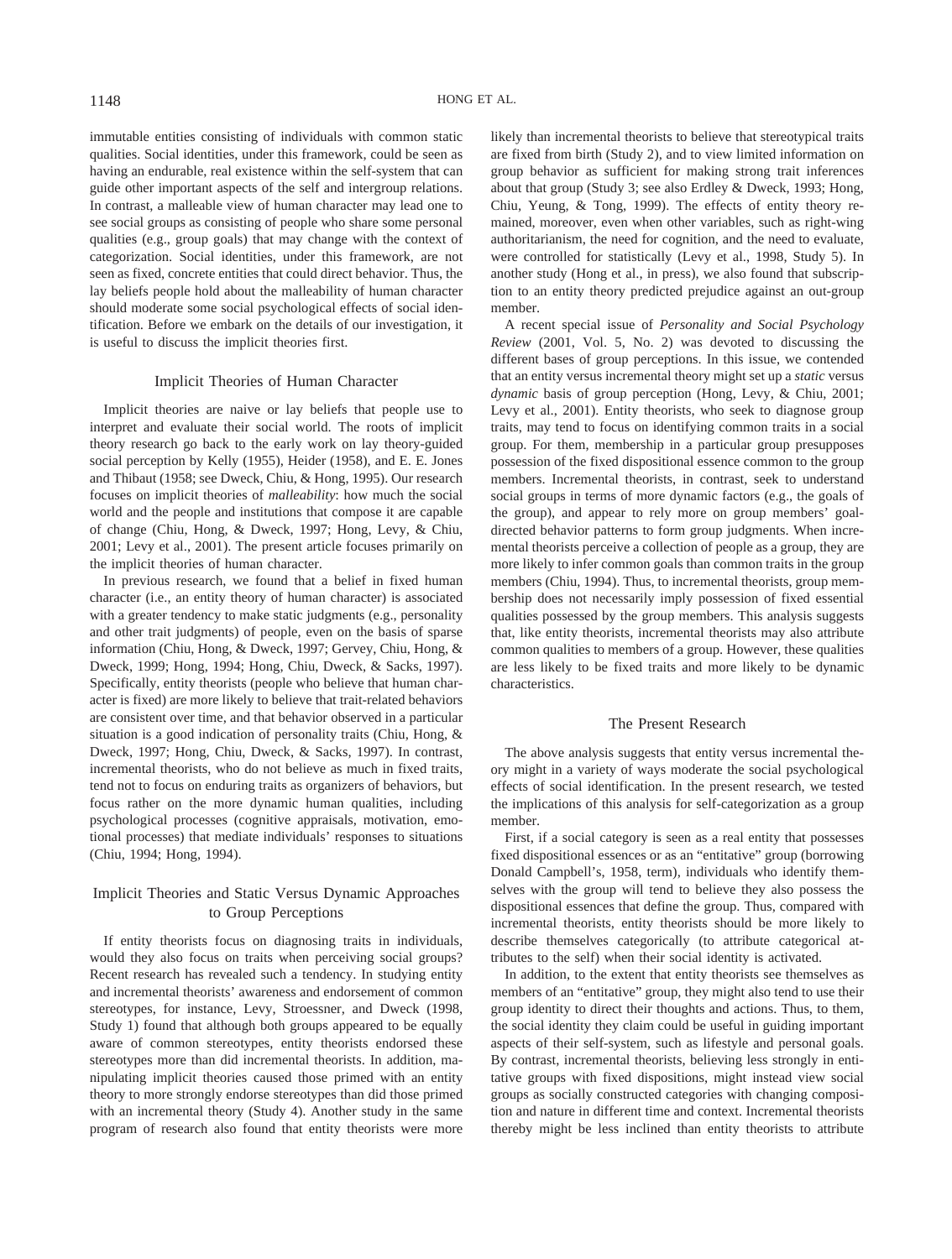endurable significance to their own social identities, or to use these identities as self-guides.

Aside from moderating the effects of social identification on self-categorization, implicit theories might also accentuate or attenuate the effects of social identification on intergroup relations. For entity theorists, social identities may be linked to intergroup orientations (differentiation or integration). That is, entity theorists might favor integration with another subgroup if they hold an identity that includes the subgroup, but might favor differentiation if they hold an identity that excludes the subgroup. In contrast, incremental theorists, who do not see social identities as real, concrete entities with fixed essences, might not rely on their social identities to guide their intergroup orientation as much as entity theorists do.

## Context of Identification

One issue in social identity research is whether the social identities examined are artificial (products of experimental manipulations) or have real-life importance. Researchers have argued that although minimal groups can give a good indication of what factors might be sufficient to predict intergroup relations, studying real-world groups may be more appropriate for identifying ecologically relevant determinants of group processes (Hinkle & Brown, 1990; Tajfel & Turner, 1979). In light of this, the present study was conducted in a real-life context: the Hong Kong 1997 political transition. Specifically, we carried out the present research in Hong Kong shortly before and after the 1997 handover. During this period, the social identity of Hong Kong people was a prominent issue in public discourse.

On July 1, 1997, after 156 years of British colonial rule, the sovereignty of Hong Kong was returned to China. Although the vast majority of Hong Kong residents are ethnic Chinese, most have been accustomed to a living standard, a way of life, an official language, and a political, legal, and economic system that are different from the ones that prevail in mainland China. When Hong Kong's sovereignty was about to be returned to China in 1997, Hong Kong people needed to face an identity issue. Hong Kong people who had viewed themselves as a part of the prosperous economic network of developed Asia needed to deal with their new identity as Chinese citizens.

## Overview of the Studies

In light of this context, three studies were carried out in Hong Kong between 1997 and 2001 to test if participants' implicit theories would moderate some social psychological effects of their Hongkonger versus Chinese social identification. Specifically, Study 1 tested implicit theory's moderating effects on selfdescription by conducting a conceptual replication of the Rhee, Uleman, Lee, and Roman (1995) study; Study 2 tested if entity theorists would be more inclined than incremental theorists to view their claimed social identity (Hongkonger or Chinese) as a concrete causal entity that guides important aspects of the self; Study 3 tested if implicit theories would moderate the effects of social identification on intergroup orientations (differentiation or integration) toward the Chinese Mainlander group before and after the handover in 1997. In short, the three studies reported in this article sought to integrate the implicit theories and social identity approaches to understanding social identification in a real-life context.

# Study 1

We argue that entity theorists, who tend to perceive social groups as consisting of individuals with shared fixed dispositions, may also have a tendency to perceive social groups as real entities (Chiu, 1994; Tong & Chiu, 2002). To them, belonging to a social group presupposes possession of the characteristic attributes of the group. By comparison, incremental theorists, who tend to categorize individuals into groups on the basis of relatively dynamic factors, may not perceive groups as entities possessing fixed group attributes (Chiu, 1994). Thus, when their group identity is activated, entity theorists should be more likely than incremental theorists to characterize themselves by the shared attributes associated with the group identity. We tested this hypothesis in the present study. To flesh out our hypothesis, we will briefly review past research on the effects of self-categorization on self-conception.

Previous studies have shown that social identity, when activated, might bias self-conception in terms of the identity's associated characteristics. It may temporarily shift the focus of one's self-definition from the personal self to the collective self, which "reflects internalizations of the norms and characteristics of important reference groups and consists of cognitions about the self that are consistent with that group identification" (Brewer & Gardner, 1996, p. 84). For example, research on self-stereotyping has uncovered conditions under which people would display characteristics that are typical of the social group they belong to (Hogg & Turner, 1987; Simon & Hamilton, 1994; Spears, Doosje, & Ellemers, 1997). Furthermore, when people's self-identity is made salient, the identity might also direct their thoughts and actions (Carli, 1990; Smith, 1977). For example, research has shown that women tend to speak more tentatively in mixed-sex groups than they do in all female groups, presumably because the presence of men in mixed-sex groups makes women's gender identity salient (Carli, 1990). Similarly, Chiu et al. (1998) found that exposure to gender-related environmental cues increases selfstereotyping tendencies. Specifically, female (male) high school students who were exposed to gender-typed pictures presented themselves as more feminine (masculine) than did those who were exposed to gender-unrelated pictures. In short, as self-categorization theory (Turner, Hogg, Oakes, Reicher, & Wetherell, 1987) posits, self-categorization could lead to perceiving oneself as a representative of the in-group category possessing those characteristics that distinguish the in-group from relevant out-groups.

If entity theorists are more likely than incremental theorists to consider a social category as an immutable entity defined by a set of fixed dispositions, they might form stronger association between the social identity and the core characteristics that define the identity. Thus, they should be more inclined to spontaneously express these core characteristics when speaking of themselves as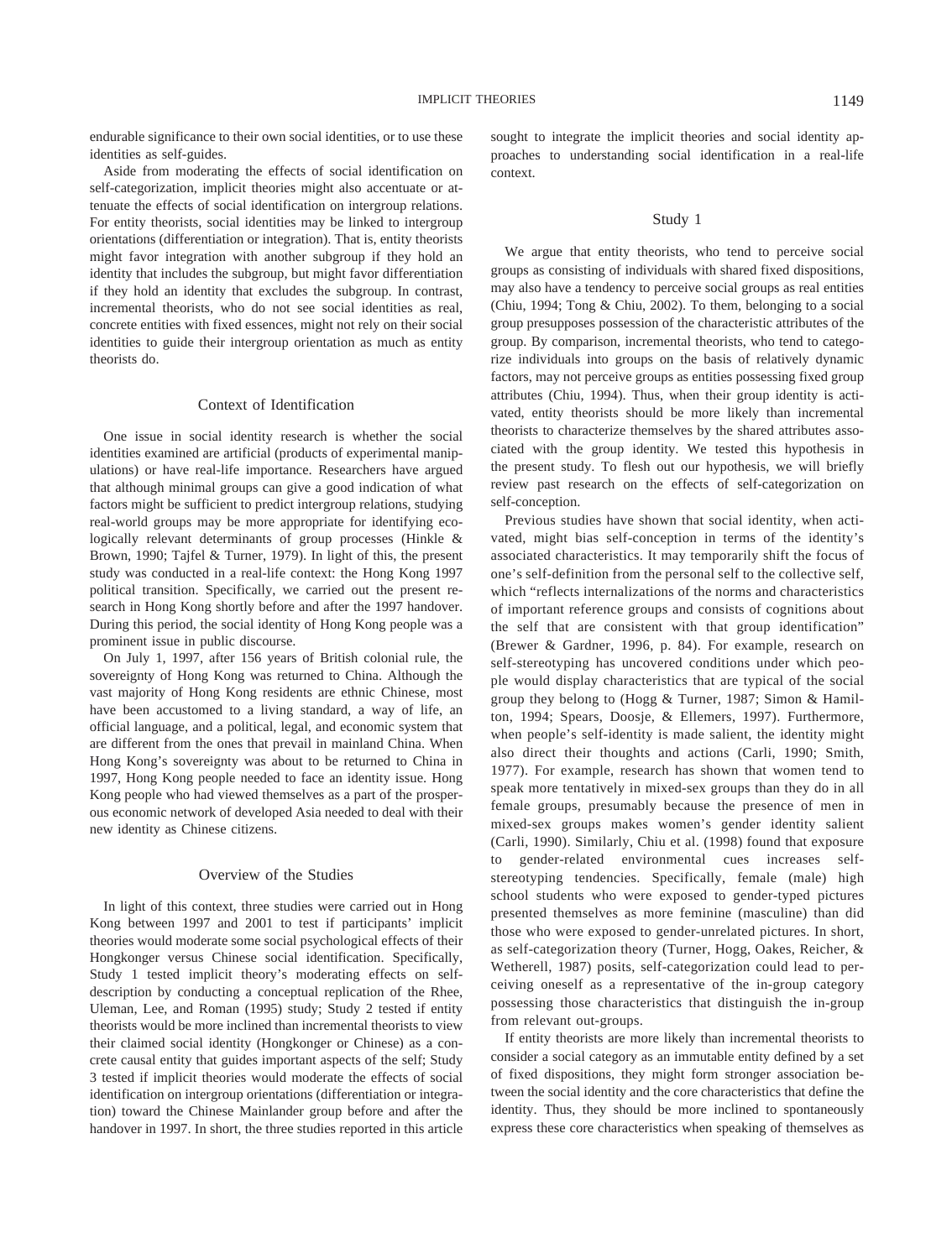group members.<sup>1</sup> There is evidence from Chinese sociology, law, and philosophy that fulfilling one's duties, obligations, and role expectations is tied to the fundamental conception of justice in Chinese societies (Chiu, 1991; see also Chiu & Hong, 1997; Su et al., 1999). Enforcing the duties specific to one's social role was a primary function of traditional Chinese law (Chu, 1975; Ju, 1981; Zhang, 1984). The duties embodied in social roles still serve as important guides for social interactions in Chinese families (Ho, 1987; Ho & Kang, 1984). It would thus appear that the concern with fulfilling duties and obligations is a defining characteristic of the Chinese identity. Thus, we predicted that when we made the participants' Chinese identity salient, entity theorists would be more likely than incremental theorists to list their obligations and duties.

# *Method*

## *Participants*

The participants were 62 undergraduate Hong Kong Chinese students (54 women and 8 men) from an introduction to social psychology class at a university in Hong Kong. The mean age of the Hong Kong sample was 21 years. They participated in the study to fulfill the partial requirements of the course.

## *Measures*

*Modified Twenty Statements Test (TST).* To assess the participants' spontaneous self-descriptions, we used Kuhn and McPartland's (1954) Twenty Statements Test (TST). Many previous studies have used the TST to measure spontaneous self-concepts (e.g., Cousins, 1989; Hong, Ip, Chiu, Morris, & Menon, 2001; Ip & Bond, 1995; Rhee et al., 1995). The measure only requires respondents to write 20 sentences that start with "I am." We modified the original test to create two versions of the test. The individual version required participants to complete 10 sentences beginning with "I," and 10 beginning with "I being a Chinese"; the collective version required completion of 10 sentences beginning with "We," and 10 beginning with "We being Chinese." The individual and collective versions were included to examine if the predicted effects would be stronger in the collective than in the individual version. The participants were randomly assigned to fill out the individual or the collective version. Within each version, we counterbalanced the order of filling out identity sentences and the control sentences.

We developed a coding scheme based on that of Ip and Bond (1995), which was developed from the one created by Cousins (1989). We parsed each completed sentence into separate idea units. For each sentence, we coded the first idea unit only. Detailed description of the coding scheme can be found in Hong, Ip, et al. (2001). The focus of the present study was on the category "obligations."2 Responses that fell into this category include attributes and behaviors that the person or the group should or ought to possess or perform. These responses usually contained auxiliary verbs such as "ought to," "need to," "must," "should," "supposed to," and "expected to." Two research assistants coded all the responses. They attended four training sessions in which Ying-yi Hong discussed with them the coding scheme and they coded a subset of responses for practice. After the training sessions, each coder coded all the responses independently. Intercoder agreement was over 90%. Disagreements between coders were resolved by discussion with Ying-yi Hong.

agreement with each item on a 6-point Likert scale  $(1 = strongly \ agree, 2 =$  $agree, 3 = mostly agree, 4 = mostly disagree, 5 = disagree, and 6 = strongly$ *disagree*). Unlike individual-difference measures that tap generalized needs or cognitive styles, our measure taps one simple, unitary belief. The items are intended to have the same meaning, and thus only three items are included. Cronbach's alpha for the three items in the present study was .74.

We are aware that our present implicit theory measure does not directly assess incremental theory. However, there is evidence that disagreement with the belief that moral character cannot be changed (entity theory of moral character) can be taken to represent agreement with the belief that moral character can be changed (incremental theory of moral character; see Dweck et al., 1995). Therefore, in the present study, we call those who disagreed with the entity items "incremental theorists" while acknowledging the semantic limitation of the term.

Previous studies (Chiu, Hong, & Dweck, 1997; Dweck et al., 1995; Gervey et al., 1999; Levy et al., 1998) have produced extensive evidence attesting to the reliability and validity of the implicit theory measure used in the present study. Specifically, previous studies (Chiu, Hong, & Dweck, 1997; Dweck et al., 1995) have shown that this measure has high internal reliability (alphas ranging from .73 to .96). Test–retest reliability for a 2-week interval is .82 ( $N = 62$ ). The measure does not correlate with respondents' scores on academic aptitude tests (Verbal and Quantitative Scholastic Aptitude Test scores), or with standard measures of impression management (Snyder, 1974, Self-Monitoring Scale). Thus, the measure is not confounded with intellectual ability or self-presentation concerns. Also, it does not correlate with a measure assessing optimism about human nature, the Coopersmith (1967) self-esteem measure, the Altemeyer (1981) Right-Wing Authoritarianism Scale, or the Kerlinger (1984) measures of conservatism and liberalism (see Dweck et al., 1995). Therefore, it is not confounded with positivity or negativity about the self and other people, or with the respondents' ideological rigidity or political stance. Moreover, the implicit theories are conceptually different from other process-oriented individual-difference variables, such as personal need for structure (Neuberg & Newson, 1993), attributional complexity (Fletcher, Danilovics, Fernandez, Peterson, & Reeder, 1986), and the need for cognition (Cacioppo & Petty, 1982). Levy and Dweck (1997) found that the correlations between implicit theories and these process-oriented individual-difference variables were only between .17 and .24.

The participants who had an average score greater than the midpoint (3.5) were classified as "incremental theorists," whereas those who had an average score lower than the midpoint were classified as "entity theorists." Treating entity and incremental theorists as two distinct groups has been the norm in previous research on implicit theories of malleability (e.g., Chiu, Dweck, Tong, & Fu, 1997; Chiu, Hong, & Dweck, 1997; Levy et al., 1998; Tong & Chiu, 2002). The reasons are mainly that, in past research (Chiu, Dweck, et al., 1997; Chiu, Hong, & Dweck, 1997; Hong et al., 1999; Levy et al., 1998; Tong & Chiu, 2002), participants who agreed with an

*Implicit theory measure.* The measure consists of three items: "A person's moral character is something very basic about them and it cannot be changed much"; "Whether a person is responsible and sincere or not is deeply ingrained in their personality. It cannot be changed very much"; and "There is not much that can be done to change a person's moral traits (e.g., conscientiousness, uprightness, and honesty)." Respondents indicate their degree of

<sup>&</sup>lt;sup>1</sup> We ground this approach in the theory that culture and its norms are dynamically constructed. That is, people acquire a collective self-concept from a certain culture through intensive participation in the culture. This collective self-concept may be dormant most of the time, but can be activated when an environmental cue reminds people of their cultural identity. This theory has received strong empirical support (for a review, see Hong, Morris, Chiu, & Benet-Martinez, 2000). For instance, when individuals who had prolonged exposure to both Chinese and American cultures were primed with Chinese (American) cultural icons, they were more likely to make external (internal) attribution, which is a characteristic attributional style in Chinese (American) populations (Hong, Chiu, & Kung, 1997; Hong et al., 2000).

<sup>2</sup> Other categories in the coding scheme were: physical attributes, personality attributes, abilities, psychological processes, social roles and identities, behaviors, rights, and uncodable responses.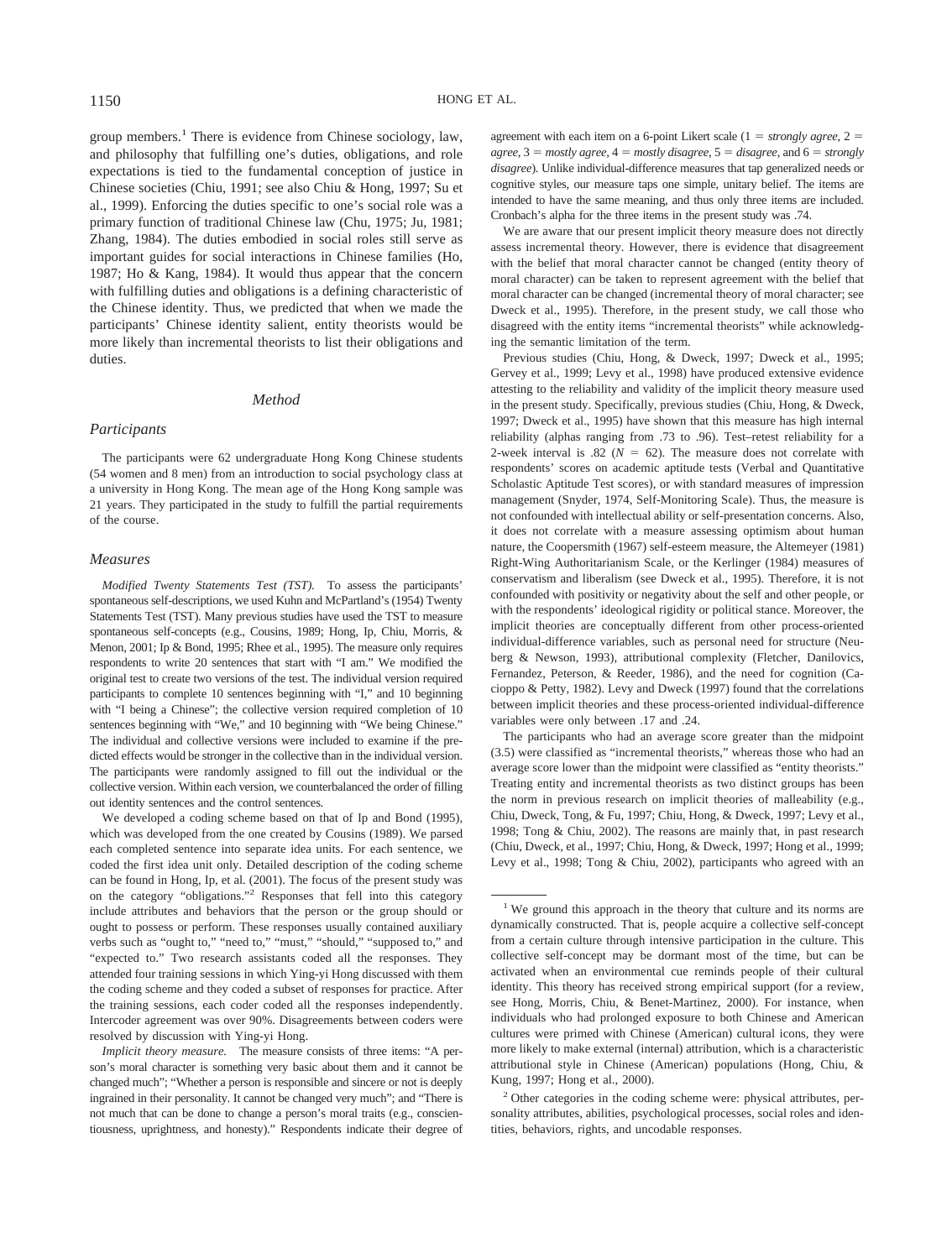

*Figure 1.* Mean proportion of responses that fell into the obligation category as a function of implicit theory and Chinese identity salience.

entity theory and those who disagreed with it (or those who agreed with an incremental theory) often displayed distinct patterns of social inferences and judgments. In addition, when experimentally primed with an entity or incremental theory, participants' responses looked very much the same as those who agreed or disagreed with the entity theory items. These findings have led some researchers to believe that entity and incremental theories set up different frameworks within which people understand social events (Dweck et al., 1995). Thus, it makes better theoretical sense to classify the participants into entity and incremental theorists. Accordingly, we report analyses pertaining to the two implicit theory groups in the main text. In addition, we had also treated the implicit theory measure as a continuous variable in our analyses, and report the relevant inferential statistics of these analyses in the footnotes.

## *Procedures*

Participants filled out the TST questionnaires in small groups. They were given the implicit theories measure in an unrelated study a week before they filled out the TST questionnaires.

# *Results and Discussion*

On average, only 5.5% of the responses were uncodable. We counted for each participant and for each condition the number of responses that fell into the "obligations" category. Next, we divided this number by the total number of codable responses in that condition to yield the proportion of responses that fell into the "obligations" category. These proportions were arcsin transformed to correct for the deviation from normality in the sampling distribution of proportions.

We hypothesized that entity theorists would be more inclined than incremental theorists to generate obligations in their spontaneous self-descriptions when their Chinese social identity was activated. To test this hypothesis, we performed a Theory (entity or

incremental)  $\times$  Version ("I"/individual or "we"/collective)  $\times$ Identity ("being Chinese" prime or no identity prime) analysis of variance (ANOVA) on the dependent measure, with the last factor as a within-subject factor. The version main effect was significant,  $F(1, 54) = 9.96$ ,  $p < .01$ ; participants mentioned a larger proportion of obligations in their responses to the collective version (*M* 85.2%) than in those to the individual version  $(M = 33.3\%)$ . Also, the identity main effect was significant,  $F(1, 54) = 63.88$ ,  $p <$ .0001; participants generated a larger proportion of obligations when the Chinese identity was primed  $(M = 53.7\%)$  than when it was not  $(M = 8.7\%)$ . These two significant effects are consistent with our assumption that a concern with fulfilling obligations is a defining attribute of the Chinese collective self.

As predicted, the Theory  $\times$  Identity interaction was significant,  $F(1, 54) = 5.27$ ,  $p < .05$ . As shown in Figure 1, entity theorists generated a larger proportion of obligations ( $M = 65.7\%$ ) than did incremental theorists ( $M = 46.6\%$ ) in the Chinese social identity condition but not in the control (no identity prime) condition, suggesting that entity theorists generated more obligations only when their Chinese identity was activated. $3$  In addition, this pattern was found independent of whether the participants responded to the individual or collective version of the measure; both the Theory  $\times$  Version  $\times$  Identity,  $F(1, 54) = 0.38$ , *ns*, and the Theory  $\times$  Version,  $F(1, 54) = 1.75$ , *ns*, interactions were not significant.

In sum, these findings indicated that entity theorists were more inclined than incremental theorists to spontaneously list their ob-

<sup>&</sup>lt;sup>3</sup> When implicit theory was treated as a continuous variable, the identity main effect was significant,  $F(1, 53) = 15.89$ ,  $p < .001$ , as was the predicted Theory  $\times$  Identity interaction,  $F(1, 53) = 7.21$ ,  $p < .01$ .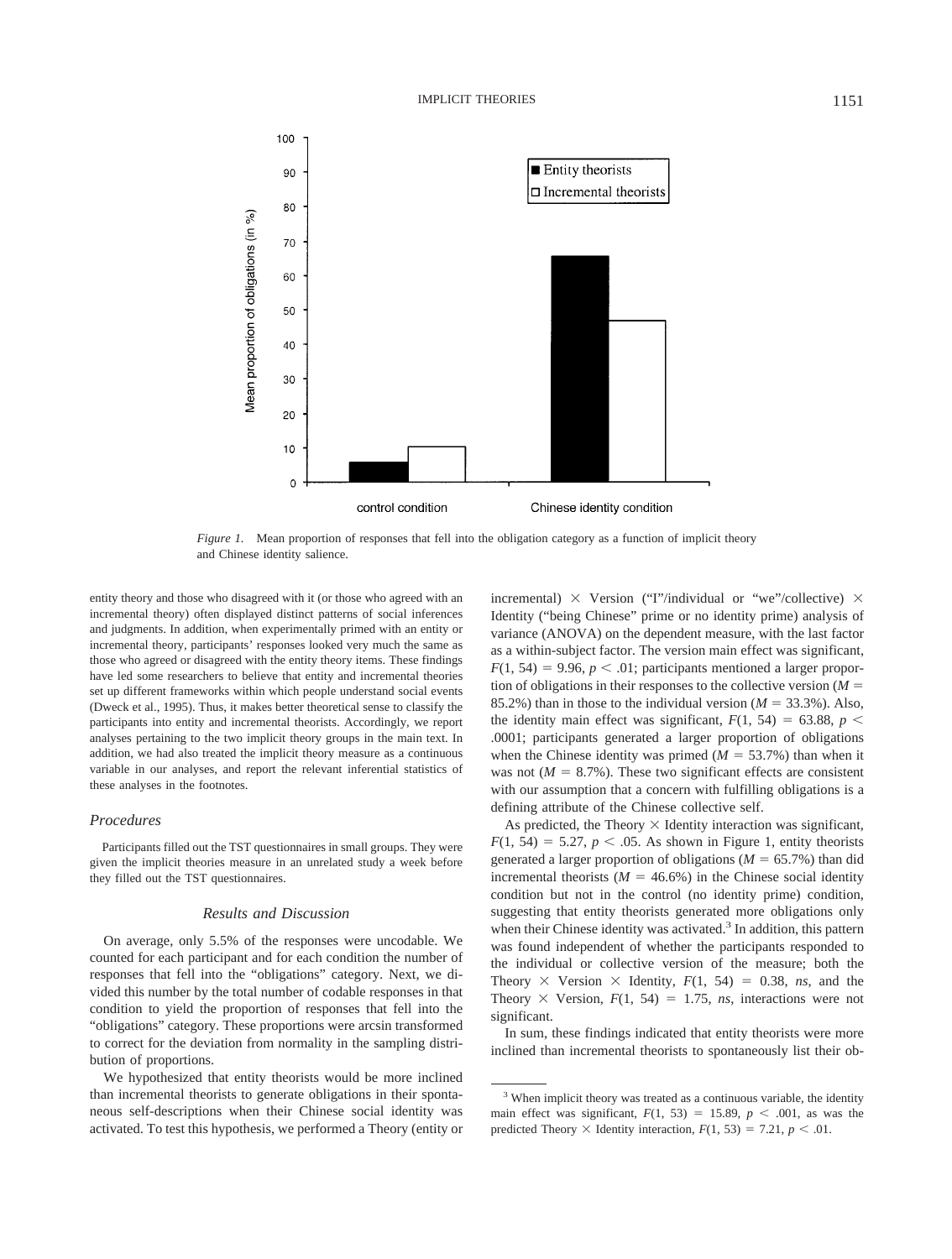ligations when their Chinese social identity was made salient in the context. However, although fulfilling obligations plays a crucial role in defining the Chinese identity, it may not be central to other cultural identities. In the Hong, Ip, et al. (2001) study, when being primed with their Chinese or American cultural identity, although Chinese participants mentioned more obligations than did Americans, Americans mentioned more individual rights (such as "I being an American have the right to vote") than did Chinese. Thus, it is possible that American entity theorists, when reminded of their American identity, would mention more individual rights than would their incremental counterparts. This prediction can be tested in future research.

In the present study, we activated participants' Chinese identity in some conditions. To the extent that some Hong Kong Chinese could prefer a Hongkonger identity to a Chinese identity, we might have artificially imposed the Chinese identity on some participants who did not strongly identify with it. To address this problem, in Study 2, we sought to replicate conceptually the findings of this study in conditions where participants were free to choose between the Hongkonger identity and the Chinese identity.

## Study 2

To the extent that entity and incremental theorists view social groups in different ways, their self-acclaimed social identity might have different meanings. Specifically, as entity theorists view social groups as real entities with fixed dispositions, they may tend to infer fixed trait attributes from their social group memberships, which in turn can be used as self-guides. That is, entity theorists might believe more readily than do incremental theorists that their social identities fix them as certain kinds of people and are capable of guiding important aspects of their self (ideal self, ought self, lifestyle, beliefs, values, personal goals). We tested this idea in the present study with a novel task in which entity and incremental theorists indicated how important their "Hongkonger" and "Chinese" identities were as self-guides.

# *Method*

#### *Participants*

One hundred ninety-six Hong Kong Chinese college students (85 men and 111 women, with a mean age of 21 years) took part in the study individually. In return for their participation, each participant received HK \$50 (about US \$6).

#### *Measures*

*Implicit theory and social identity measures.* The implicit theory measure used to assess participants' implicit theories about the malleability of people's moral character was the same as the one used in Study 1.

To measure self-claimed social identity, we presented participants with a choice of five identities: (a) a Hongkonger, (b) a Hongkonger, only secondarily a Chinese, (c) a Chinese, only secondarily a Hongkonger, (d) a Chinese, and (e) other identities. The reliability and validity of this measure have been demonstrated in several previous studies (e.g., Hong et al., 1999; Lam, Lau, Chiu, Hong, & Peng, 1999). As in previous studies (e.g., Hong et al., 1999), we collapsed the self-identified "Hongkongers" and "Hongkongers, secondarily Chinese" into the Hongkonger identity group, and the self-identified "Chinese" and "Chinese, secondarily Hongkongers" into the Chinese identity group to simplify analysis.

Participants' responses on the implicit theories measure and those on the social identity measure were not correlated  $(r = .004, ns)$ . In addition, the proportions of entity and incremental theorists were comparable across the four identities. Specifically, among entity theorists, 9.6% of them endorsed a "Hongkonger" identity, 62.5% endorsed a "Hongkonger, only secondarily a Chinese" identity, 22.1% endorsed a "Chinese, only secondarily a Hongkonger" identity, and 5.8% endorsed a "Chinese" identity. The corresponding percentages among incremental theorists were 12.3%, 53.9%, 29.2%, and 4.6%,  $\chi^2(3, N = 195) = 1.70$ , *ns.* 

*Measure of self-claimed identity as self-guides.* Participants were given eight stickers, each labeled with a social identity or an aspect of the self. The labels were "my Hongkonger identity," "my Chinese identity," "my goals in life," "my ideals," "my beliefs," "my values," "my obligations," and "my lifestyle." Participants first affixed these stickers to a piece of white paper such that the more related concepts were placed closer together. Next, they drew arrows from one sticker to another to show how each concept influenced others.

Figure 2 shows the responses from 1 participant. To measure perceived direct influence of social identities on self-aspects, for each participant, we divided the number of arrows drawn from "my Chinese identity" and that from "my Hongkonger identity" to the six self-aspects by the total number of arrows drawn. As an illustration, in Figure 2, the participant had drawn eight links. An arrow was drawn from "my Chinese identity" (to "my lifestyle"), and two were drawn from "my Hongkonger identity" (to "my lifestyle" and "my goals in life"). This participant had a score of 12.5% (1/8) for direct influence of the Chinese identity, and a score of 25% (2/8) for direct influence of the Hongkonger identity.

If this participant's self-claimed identity was "Chinese," she would score 12.5% for "direct concordant links" (direct links from her self-claimed identity) and 25% for the "direct nonconcordant links" (direct links from her less preferred identity). If her self-claimed identity was "Hongkonger," she would score 25% for direct concordant links and 12.5% for the direct nonconcordant links.

We also counted the number of indirect links from the social identity labels. In the case shown in Figure 2, an arrow was drawn from "my Chinese identity" to "my lifestyle" (level 1 or direct influence of Chinese identity). Then, from "my lifestyle," two arrows were drawn, one to "my values" and one to "my ideals" (level 2 indirect influence of Chinese identity). From "my values," an arrow was drawn to "my ideals," and from "my ideals," two arrows were drawn, one to "my beliefs" and one to "my obligations" (level 3 indirect influence of Chinese identity). Thus, for this participant, her Chinese identity had one level 1 link, two level 2 links, and three level 3 links. Following the same procedure, for each participant, we counted the number of direct and indirect links from the Chinese identity and from the Hongkonger identity.

We assumed that the extent of influence from the identity circles to other circles would diminish as the number of levels increased. Thus, we weighted the number of links at each level by an exponential function adopted from F. W. Jones, Wills, and McLaren (1998):

$$
\sum_1^i [e^{-1} * t_i],
$$

where *t* is the number of arrows counted at level *i*.

Although this assessment is a novel one, its results are easy to interpret and have direct bearing on the phenomenon we wish to investigate, that is, the level of importance participants gave to the Chinese versus Hongkonger identity in guiding important aspects of the self.

#### *Results and Discussion*

First, to examine whether the participants differed in the mean numbers of links drawn as a function of implicit theory and social identity, a 2 (theory: entity or incremental)  $\times$  2 (identity: Chinese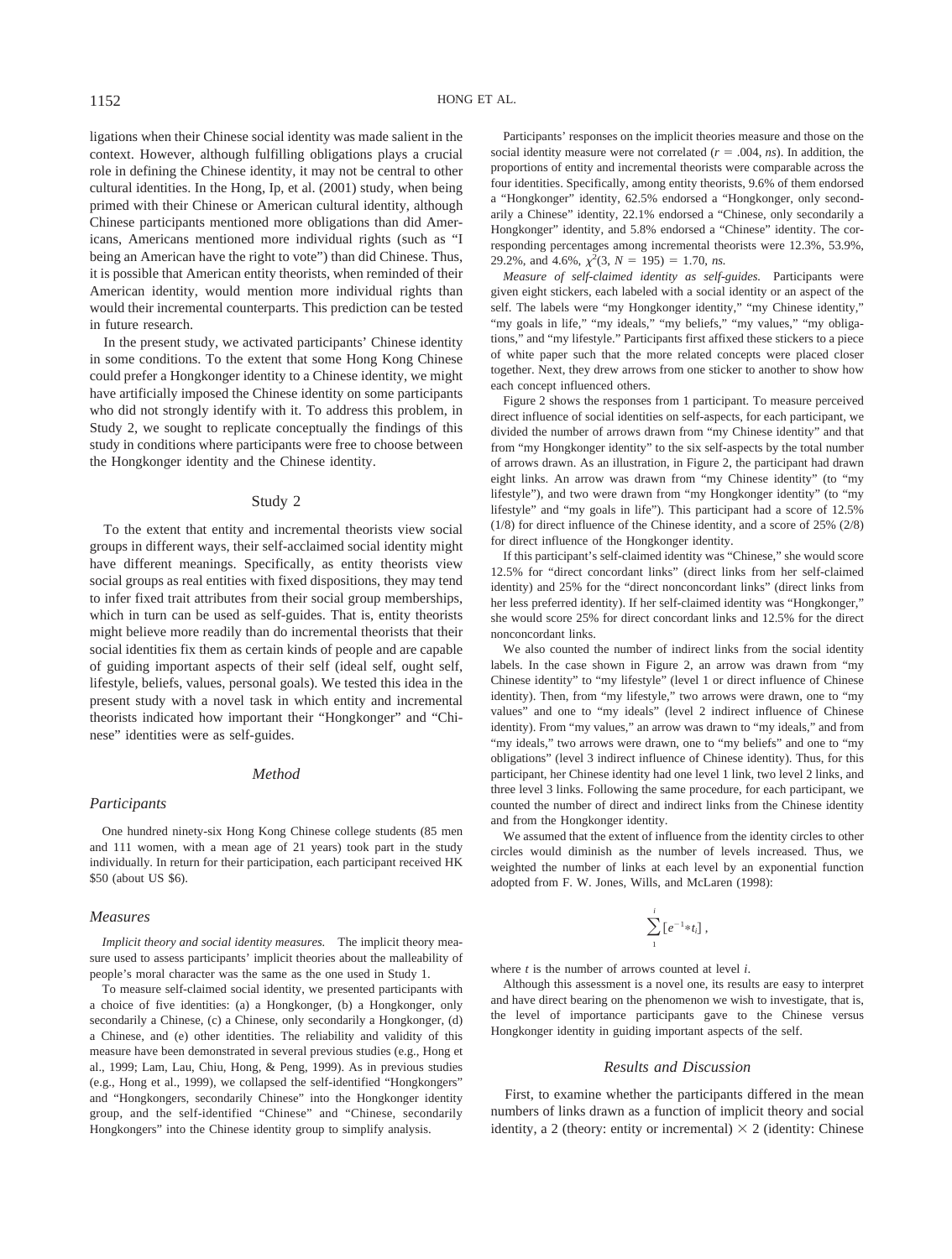

*Figure 2.* One participant's responses to the measure of how social identities influenced other self-aspects.

or Hongkonger) ANOVA was performed on the total number of links drawn. The theory main effect was not significant, *F*(1,  $191$ ) = 0.04, *ns*, indicating that entity and incremental theorists drew a similar number of links  $(M = 9.27$  for entity theorists, and  $M = 9.16$  for incremental theorists). However, the identity main effect was significant,  $F(1, 191) = 6.52$ ,  $p < .05$ . Participants who claimed a Chinese identity in general drew more links  $(M = 9.98)$ than did participants who claimed a Hongkonger identity (*M* 8.89).

We predicted that, compared with incremental theorists, entity theorists would be more likely to perceive their self-claimed identity as having direct influences on other self-aspects. To test this prediction, we performed a 2 (theory: entity or incremental)  $\times$  2 (identity: Chinese or Hongkonger)  $\times$  2 (link: concordant or nonconcordant) ANOVA on the proportions of direct links from the identities.

The Identity  $\times$  Link interaction was significant,  $F(1, 192) =$ 15.11,  $p < .001$ . This interaction, however, was qualified by a significant Theory  $\times$  Identity  $\times$  Link interaction,  $F(1, 192)$  = 5.25,  $p < .05$ . As shown in Figure 3, consistent with our prediction, entity theorists with a Hongkonger identity drew more arrows from the "Hongkonger identity" label than from the "Chinese identity" label ( $M = 11.29\%$  vs. 7.39%),  $F(1, 84) = 15.80$ ,  $p <$ .001. In addition, entity theorists with a Chinese identity drew more arrows from the "Chinese identity" label than from the "Hongkonger identity" label ( $M = 10.72\%$  vs. 5.79%),  $F(1, 34) =$ 10.58,  $p < .01$ .

In contrast, for incremental theorists with a Hongkonger identity, the number of arrows drawn from the "Hongkonger identity" label did not differ from the number of arrows drawn from the "Chinese identity" label,  $F(1, 50) = 0.85$ , *ns*. This was also the case for incremental theorists with a Chinese identity,  $F(1, 24) =$ 0.39, *ns*. 4

We also performed the same ANOVA on the exponentially weighted links. There was a significant effect of link,  $F(1, 193) =$ 25.83,  $p < .0001$ . A larger proportion of arrows were drawn from the participants' self-claimed social identity  $(M = 8.92\%)$  than from their less preferred identity  $(M = 6.84\%)$ . This effect was qualified by a significant Theory  $\times$  Link interaction,  $F(1, 193) =$ 4.33,  $p < .05$ . Entity theorists drew a larger proportion of links from their self-claimed identity than from their less preferred identity,  $F(1, 119) = 34.57$ ,  $p < .0001$ . Incremental theorists also showed a similar pattern; the proportion of links from their selfclaimed identity was significantly larger than that drawn from the less preferred identity,  $F(1, 76) = 6.23$ ,  $p < .05$ . However, as predicted, entity theorists drew a significantly larger proportion of arrows from their self-claimed identity than did incremental the-

<sup>4</sup> When implicit theory was treated as a continuous variable, the predicted Theory  $\times$  Link interaction was significant,  $F(1, 186) = 3.82$ ,  $p =$ .05. Endorsing an entity theory was positively related to the proportion of links from the self-claimed identity ( $r = .15$ ,  $p < .05$ ) and not related to the proportion of links from the less preferred identity ( $r = -.04$ , *ns*).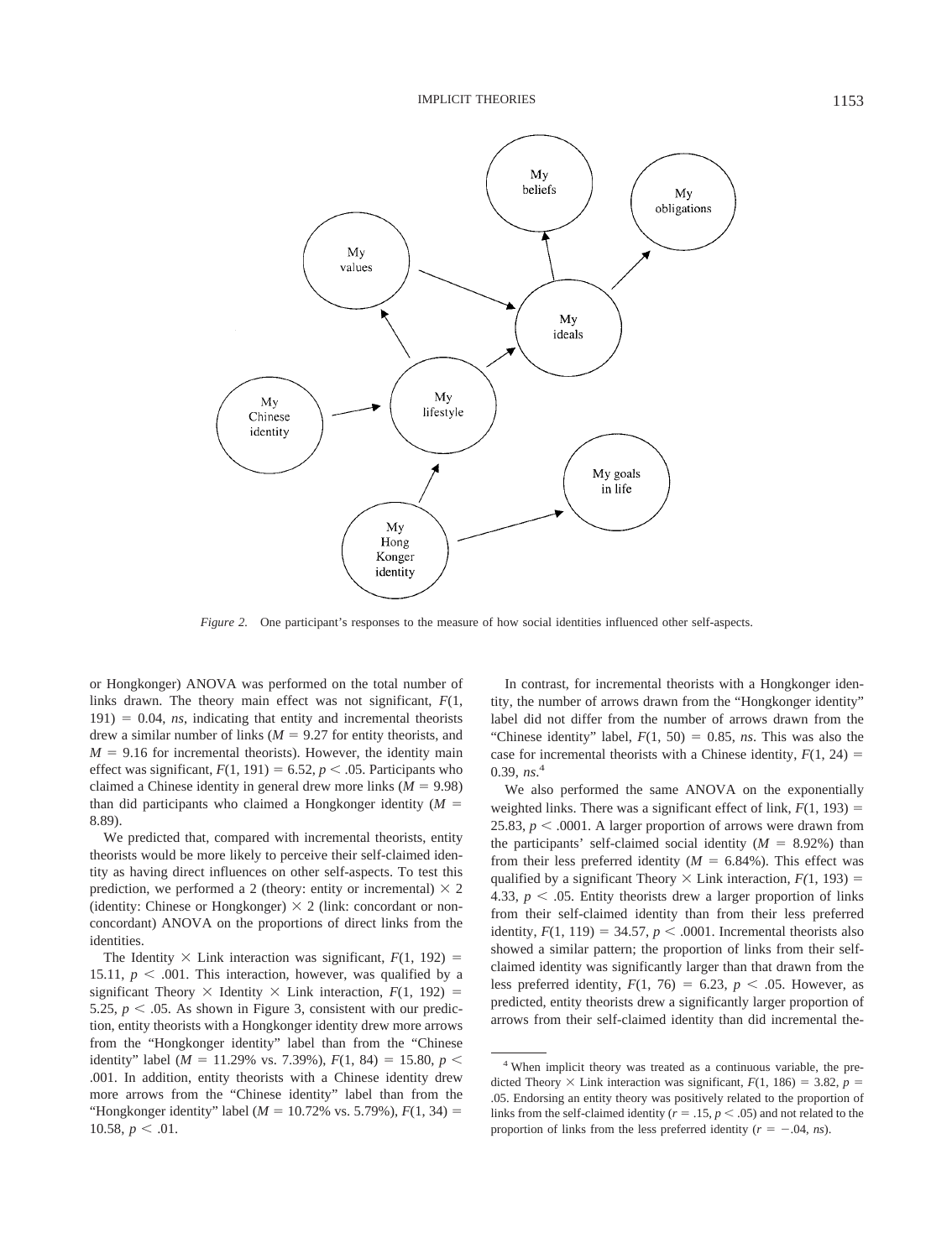

*Figure 3.* Perceived direct influences of social identities on self-aspects as a function of implicit theories and self-claimed versus less preferred identity.

orists,  $F(1, 195) = 4.68$ ,  $p < .05$  ( $M = 9.70\%$  for entity theorists vs. 7.71% for incremental theorists). No other effects were significant.

In sum, regardless of whether we considered only the direct links or also the weighted effects of higher order links, entity theorists were more likely than incremental theorists to view their self-claimed social identity as having a significant impact on important aspects of their self. These findings are consistent with our postulation that an entity theory orients individuals to infer fixed qualities in the social groups to which they belong. In the next study, we further tested this idea by examining how entity and incremental theorists perceive intergroup relations as a function of their self-claimed identity.

#### Study 3

So far, we have demonstrated that when entity theorists' social identity is activated, they are more likely than incremental theorists to describe themselves by the attributes that define the social group and are more likely to perceive their self-acclaimed identity as having a significant impact on their important self-aspects. Would entity theorists also be more inclined than incremental theorists to show intergroup differentiation versus integration led by their social identities?

As shown in Study 2, although some Hong Kong Chinese participants endorsed a Chinese identity primarily, others endorsed a Hongkonger identity primarily (see also Fu, Lee, Chiu, & Hong, 1999; Hong et al., 1999). The Chinese identity is more inclusive as it includes Hong Kong people, Chinese Mainlanders, and other ethnic Chinese. The Hongkonger identity is relatively more exclusive as it excludes the Chinese Mainlander group. These two identities could reflect people's motivation to be differentiated from versus integrated with the Chinese Mainlanders. According to Brewer's (1999) optimal distinctiveness theory, people claiming a Hongkonger identity have a greater tendency to be differentiated from the Chinese Mainlanders than do people claiming a Chinese identity. Consistent with this idea, DeGolyer (1994) found in several surveys conducted before the 1997 handover that people claiming a Hongkonger identity were less likely to favor the return of Hong Kong to China, compared with people claiming a Chinese identity.

If the Hongkonger identity reflects a tendency to seek differentiation from the Chinese Mainlander group and the Chinese identity reflects a tendency to seek integration with the Chinese Mainlander group, following our arguments, entity theorists with a Hongkonger identity would show a differentiation tendency from the Mainlander group, whereas entity theorists with a Chinese identity would show an integration tendency toward the Mainlander group. In contrast, incremental theorists' intergroup differentiation versus integration tendency again might not be as strongly related to their social identities. We tested these predictions both before and after the return of Hong Kong's sovereignty to China.

#### *Method*

#### *Participants*

One hundred sixty-seven college students (70 men and 97 women; mean age  $= 20$  years,  $SD = 1.40$ ) from two universities in Hong Kong participated in the first wave of the study in March 1997 (4 months before the handover). All participants were invited to return for the second survey in October 1997 (4 months after the handover). One participant dropped out in the second wave. Consequently, 166 students participated in both waves of the study.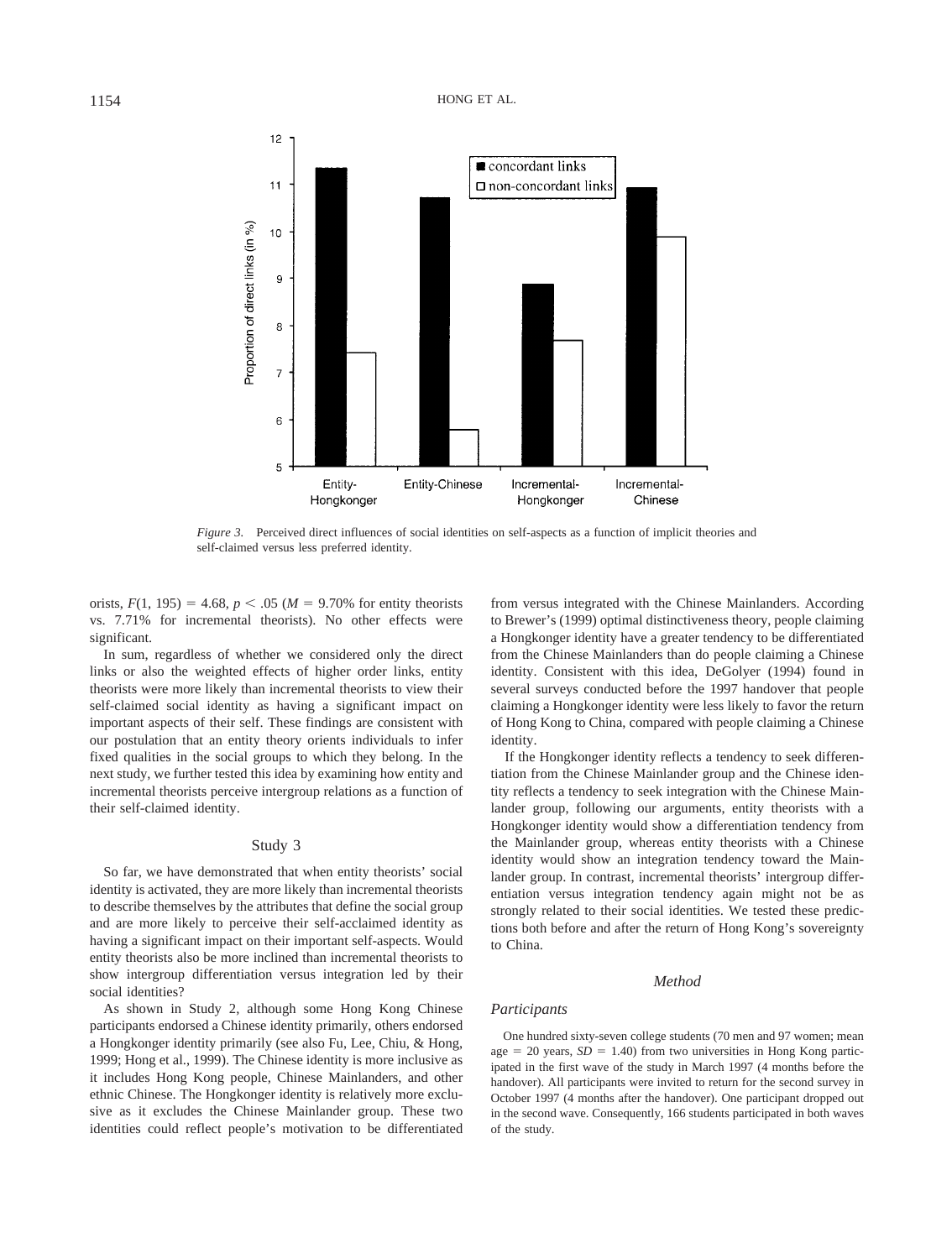#### *Measures*

*Implicit theory and social identity measures.* The measures were identical to those used in Study 2. As in Study 2, participants' responses on the implicit theories measure and on the social identity measure were not correlated  $(r = .002, ns).$ <sup>5</sup>

*Measure of intergroup integration versus differentiation.* To assess how much the participants anticipated and preferred intergroup integration versus differentiation after 1997, questionnaire items were created on the basis of the intergroup process model proposed by Hogg and Abrams (1988, Figure 3.1, p. 55). The questionnaire used in Wave 1 (before the handover) included an *integration* subscale: "After 1997, we are Chinese citizens and thus do not need to retain the Hongkonger identity anymore" and "After 1997, Hong Kong people should use mostly Mandarin as their language of communication in their daily life." ( $\alpha$  = .42); and a *differentiation* subscale: "Even after 1997, Hong Kong people are still Hong Kong people. Chinese Mainlanders would not consider Hong Kong people as their ingroup," "After 1997, no matter how hard Hong Kong people try, they still cannot change the mainland Chinese's perceptions of Hong Kong people," and "After 1997, mainland Chinese would create obstacles to prevent Hong Kong people from integrating into the Mainland society"  $(\alpha = .62)$ . Items used in Wave 2 were the same as those used in Wave 1, except that the phrase "after 1997" was omitted in the items in Wave 2, as Wave 2 was conducted after the handover of sovereignty. The participants indicated the extent to which they would agree with each of the items on a 6-point Likert scale (from  $1 = not$  *at all agree* to  $6 = agree$  *absolutely*). Participants' ratings on the integration and differentiation items were averaged separately to yield the differentiation and integration scores in the two waves.

## *Results and Discussion*

To test our predictions, we performed a 2 (theory: entity or incremental)  $\times$  2 (identity: Chinese or Hongkongers)  $\times$  2 (time: Wave 1 or Wave 2)  $\times$  2 (tendency: integration or differentiation) ANOVA on the participants' ratings, with the last two factors as within-subjects factors. The Identity  $\times$  Tendency interaction was significant,  $F(1, 163) = 35.89$ ,  $p < .001$ . As predicted, participants with a Chinese identity versus a Hongkonger identity showed a greater integration tendency ( $M = 3.02$  and  $SD = 0.72$  vs.  $M =$ 2.40 and *SD* = 0.73),  $F(1, 165) = 26.40, p < .001$ , and a lesser differentiation tendency ( $M = 2.59$  and  $SD = 0.53$  vs.  $M = 3.10$ and *SD* = 0.63),  $F(1, 165) = 25.00, p < .001$ . This interaction was qualified by the significant Theory  $\times$  Identity  $\times$  Tendency interaction,  $F(1, 163) = 7.89$ ,  $p < .01$ . Figure 4 shows the mean integration and differentiation orientations of the four Theory  $\times$ Identity groups in Waves 1 and 2. Consistent with our predictions, entity theorists with a Chinese versus a Hongkonger identity showed a greater integration tendency ( $M = 3.04$  and  $SD = 0.84$ ) vs.  $M = 2.23$  and  $SD = 0.70$ ,  $F(1, 100) = 24.15$ ,  $p < .001$ , and a lesser differentiation tendency ( $M = 2.43$  and  $SD = 0.44$  vs.  $M = 3.14$  and *SD* = 0.63),  $F(1, 100) = 30.51$ ,  $p < .001$ . By contrast, incremental theorists' intergroup orientations were not related to their social identity. Among incremental theorists, the social identity effect was not significant on both the integration tendency,  $F(1, 63) = 3.74$ , *ns*, and the differentiation tendency,  $F(1, 63) = 1.97$ , *ns*. This pattern of results was found both before and after the handover; the Theory  $\times$  Identity  $\times$  Tendency  $\times$ Time interaction was not significant,  $F(1, 163) = 0.03$ ,  $ns<sup>6</sup>$ 

In sum, implicit theories and social identities interacted to predict intergroup differentiation versus integration. Specifically, the social identities of entity theorists (who perceived social groups as immutable entities) guided their intergroup orientation. Among incremental theorists (who did not perceive social groups as entities with fixed dispositions), the effects of social identity on their intergroup orientations were considerably weaker and nonsignificant.

# General Discussion

Brown and Williams (1984) have questioned whether group identification means the same thing to all people. In particular, they argued that at least for some people, social identity is not an immutable entity. The findings from the present research supported this argument: Entity theorists are more likely than incremental theorists to treat social identities as reified, immutable entities.

Specifically, an entity theory may orient individuals to focus on the fixed attributes of people. This perceptual orientation may also enhance the likelihood of seeing social groups as real entities with fixed, immutable traits and dispositions, and defining groups by some core essences (cf. Yzerbyt, Corneille, & Estrada, 2001). Consistent with this idea, Study 1 revealed that people believing in fixed human character (entity theorists) were more inclined than people believing in malleable human character (incremental theorists) to describe themselves in terms of the core attributes of the group when a social category was activated. That is, they were more likely than incremental theorists to attribute to themselves the essential qualities of the group they belonged to.

Studies 2 and 3 showed that self-claimed social identities had a greater impact on the self and intergroup orientations among entity theorists than among incremental theorists. In Study 2, entity theorists relied more heavily on their self-claimed identities to guide important self-aspects than did incremental theorists. In Study 3, entity theorists' intergroup integration and differentiation tendencies were systematically linked to their self-claimed social identities. Entity theorists with a Hongkonger identity anticipated and favored differentiation from Chinese Mainlanders more so than did entity theorists with a Chinese identity, who in turn anticipated and favored connection with Chinese Mainlanders

 $5$  Some participants (11.38%) changed their social identity between the two waves. Specifically, 7 entity theorists (6.9%) and 4 incremental theorists (6.5%) changed from a Hongkonger identity in Wave 1 to a Chinese identity in Wave 2, and 4 entity theorists (3.9%) and 4 incremental theorists (6.2%) changed from a Chinese identity to a Hongkonger identity. The nature of these changes was unclear. They could be permanent changes in social identity or temporary changes induced by the unfolding political situation at the time. As such, it is hard to predict how these changes might be related to implicit theories. Furthermore, we did not exclude data from the participants who changed their social identities in our analyses. Instead, as a more conservative approach to testing our hypotheses, we used participants' social identity in Wave 1 as the predictor.

<sup>6</sup> When implicit theory was treated as a continuous variable, only the Identity  $\times$  Tendency interaction was reliable,  $F(1, 163) = 44.22$ ,  $p < .001$ . Participants with a Chinese identity showed a greater integration tendency and a lesser differentiation tendency than did those with a Hongkonger identity. Although the predicted Theory  $\times$  Identity  $\times$  Tendency interaction was not significant,  $F(1, 163) = 2.61$ , *ns*, the Theory  $\times$  Identity interaction approached significance on the differentiation measure,  $F(1, 163) = 3.63$ ,  $p = .06$ , and was not significant on the integration measure.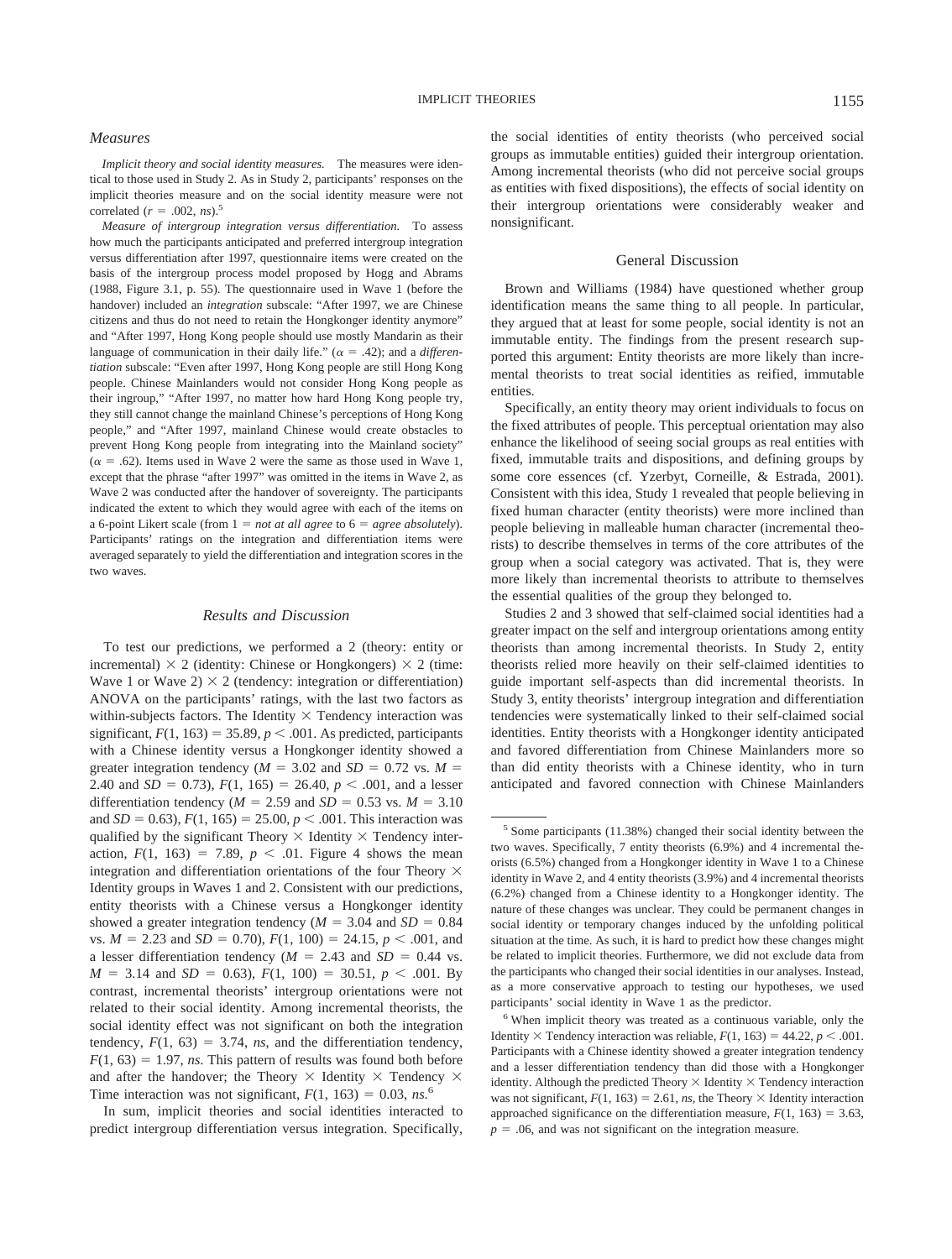

*Figure 4.* Intergroup integration (top panel) and differentiation (bottom panel) before and after the return of Hong Kong's sovereignty to China as a function of implicit theories and social identities.

more. In contrast, incremental theorists' intergroup integration and differentiation tendencies were less strongly linked to their social identities.

Taken together, the result patterns in the three studies are consistent with our contention that an entity theory orients individuals to represent themselves as members of an "entitative" group, and to use their social identities to guide their selfconception and intergroup orientation. An incremental theory, in contrast, orients individuals to view social groups as dynamic, mutable social categories. Thus, incremental theorists tend not to use their social identities as much as guides for self-conception and intergroup orientation. In summary, implicit theories seem to set up frameworks within which social identities might be accorded with different meanings.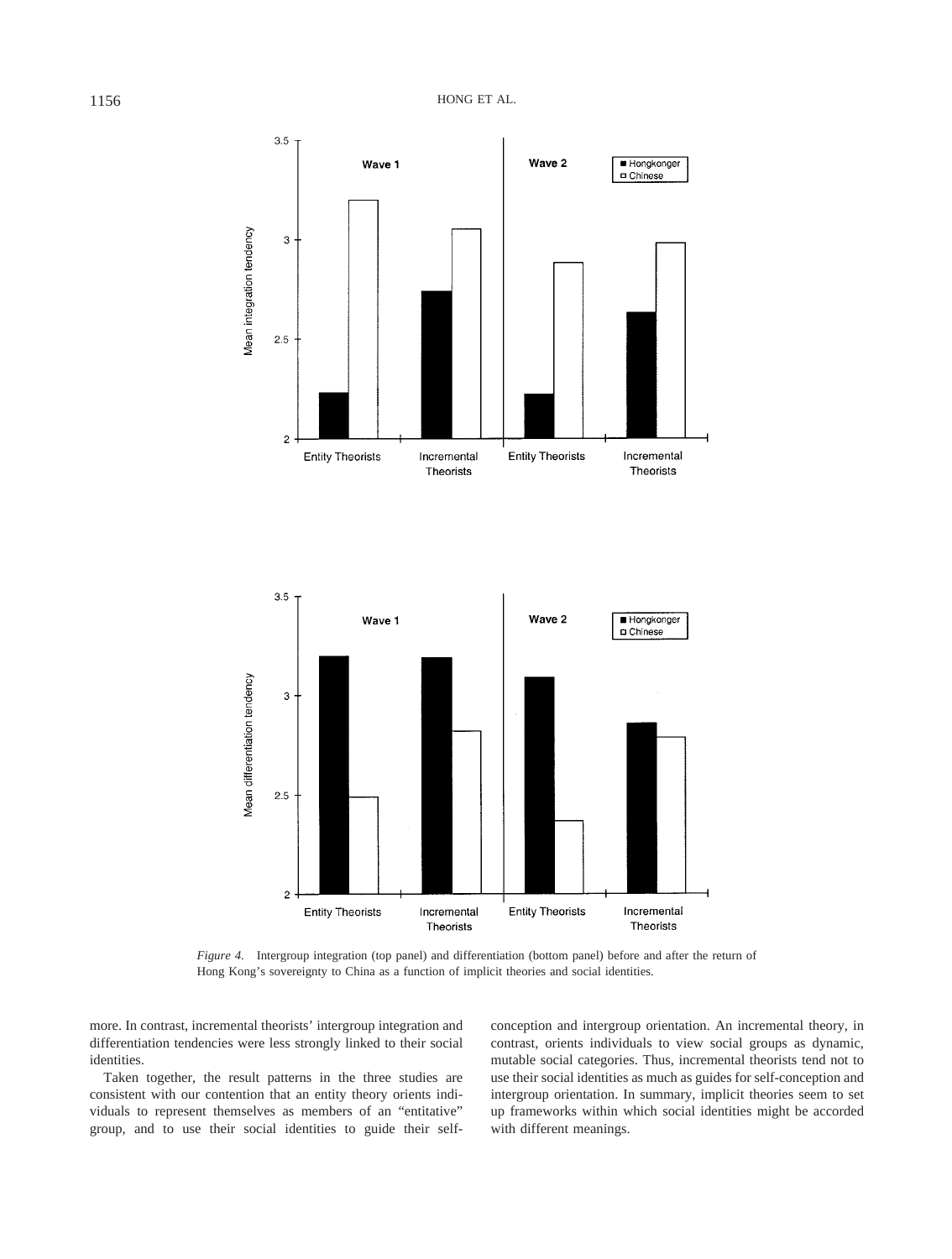This analysis also implies that it is problematic to define social identity by group membership per se. People may belong to the same social group, but attach different meanings to the group membership, depending on their implicit theories. As a result, they may experience and react to their group membership differently. Thus, it is important for researchers to understand how people construct the meaning of their group membership and social identities (cf. Deaux & Perkins, 2001; Seller, Smith, Shelton, Rowley, & Chavous, 1998). As our findings illustrate, people who attach different meanings to their social identities place different values on their identities as guides for self-conception and intergroup orientation. Even when these identities are activated and made salient, they may or may not affect one's definition of social self or one's intergroup orientations if they do not treat these identities as proxies for fixed group dispositions. The implicit theories' effects demonstrated in the present studies illustrate how important it is for social psychologists not to treat social identities simply as subjective representations of group memberships. Instead, it is important for them to understand how individuals use their lay beliefs about personal qualities to construct different meanings of their social self.

# *Implications for Lay Theories of Social Identification*

Numerous studies have shown that group memberships affect people's cognition, affect, and behavior (e.g., Biernat, Vescio, & Green, 1996; Brewer & Pickett, 1999; Pickett, Bonner, & Coleman, 2002; Simon & Hamilton, 1994; Spears et al., 1997). However, researchers differ in how they conceptualize social identities. For instance, some social cognitive theories (e.g. Markus & Kunda, 1986; Markus & Nurius, 1986) treat social identities as components of one's self-schema. The *preformed* social identities when activated by situational cues will find their way into the working self-concept and affect subsequent social cognitive processes. Social identities that are frequently activated will become chronically accessible in the individual's working self-concept (Higgins, 1996; Wyer & Srull, 1986). In short, according to this view, social identification results from situational activation of some preformed cognitive structures.

The self-categorization theory (Hogg & Turner, 1987; Turner et al., 1987) also emphasizes cognitive mediation. However, it posits that social identification is a result of the relative fits of a social category within a particular frame of reference. Social identification is considered to be a dynamic, flexible, online process of self-categorization. The self-categorization theory rejects the notion that social identities are preformed structures of the self. As Turner and Onorato (1999) posited, "people do not have social and personal identities in a fixed, static sense as part of their individual identity" (p. 24). There is no preformed self-structure waiting to be activated; the content and meaning of self-categories are not determined prior to their use, but rather constructed online.

There is evidence to support both the self-schema and the self-categorization theories. From our perspective, incremental theorists may think like lay self-categorization theorists. They do not believe that social identities are fixed structures. Rather, they may treat self-identities as ad hoc categories constructed online in response to changing intergroup contexts. However, unlike selfcategorization theorists, incremental theorists seem to be aware of the ad hoc nature of self-identities and do not rely very much on these identities as self-guides or action guides.

By contrast, entity theorists may treat social identities as preformed cognitive structures, which, once activated, define who they are. However, unlike self-schema theorists, who believe in alternative conceptions of the self, entity theorists view social identities as defining the kind of person they are. To them, their own social category is defined by a set of fixed dispositions that make the group they belong to distinctive. Both the dispositions and the evaluations are believed to be fixed (Tong & Chiu, 2002). Thus, entity theorists feel that they can rely on these reified identities as guides for self-conception and intergroup orientation.

The fact that entity and incremental theorists may subscribe to different lay models of social identification does not challenge the validity of scientific models of social identification. However, it does point to another exciting research direction: It may be interesting to examine how lay people subjectively experience and construct the social identification processes, and how their lay theories of human character bear on these subjective processes.

# *Implications for Intergroup Relations in Other Sociopolitical and Cultural Contexts*

The present research was situated in a real-life context. To Hong Kong people, the anticipated sociopolitical changes in 1997 had brought about a need to rethink their Hongkonger and Chinese identities. Thus, by focusing on the Hongkonger identity and the Chinese identity, we had examined social identities that were of high social relevance and personal significance to the participants.

Although the political transition in Hong Kong was a unique historical event, political changes in other parts of the world had brought social groups in close contacts. Some examples are the East and West German groups in Germany after national unification, and the Black South Africans and Afrikaan Whites in South Africa. In our research, implicit theories of the malleability of human character moderated the social psychological effects of social identification during the political transition in Hong Kong. The psychological principles revealed in the present research may be applicable in other similar intergroup contexts as well. The Israelis and the Palestinians have been at war since they were brought together as two national–religious groups in the Middle East. Would the animosity between the two groups be reduced if the two groups cease to represent the other group as an entity with immutable moral qualities?

Hinkle and Brown (1990; Brown et al., 1992) have shown that in-group identification correlates significantly with in-group bias only among collectivists with relational orientations, but not among individualists or those with autonomous orientations. These findings suggest that social identification may have a greater impact on intergroup relations in collectivist cultures than in individualist cultures. Likewise, researchers might wonder if the implicit theory effects found in the present research are somehow specific to the collectivistic Chinese participants in the present research. However, there are ample research findings to show that the effects of implicit theories are similar among Chinese and American participants. For instance, implicit theories of the malleability of morality have been shown to predict person perceptions (e.g., Chiu, Hong, & Dweck, 1997) and group perceptions (e.g., findings in the present study, also see Levy et al., 2001) in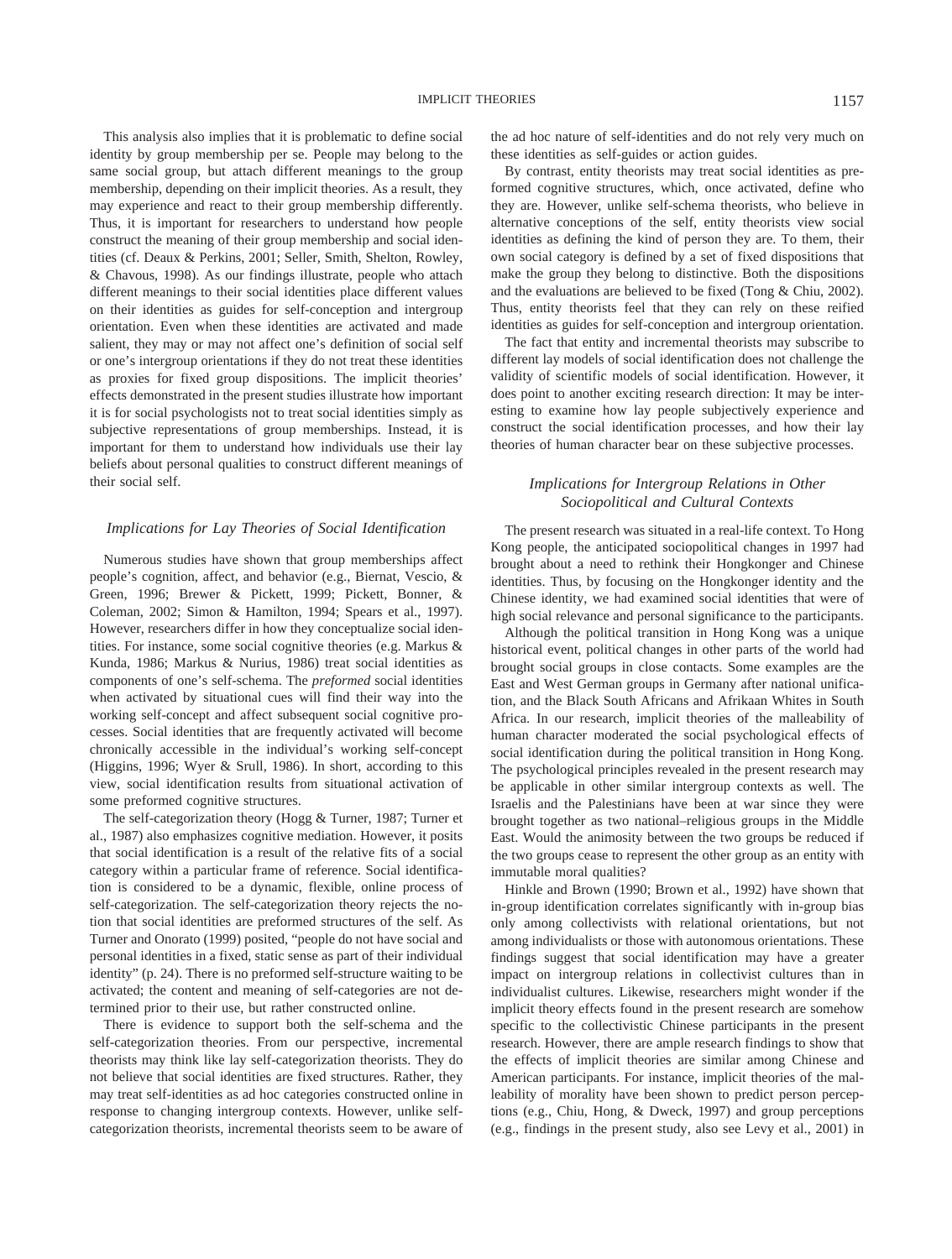both Chinese and American cultures. Thus, we believe that the present findings are not specific to collectivist cultures. This contention could be tested more formally in future research.

## *Concluding Remarks*

We posit that the social psychological effects of social identification are most pronounced when perceivers believe that people have fixed, immutable qualities than when they subscribe to a more dynamic view of human character. By illustrating how implicit theories of malleability moderate the effects of social identification in the domains of self-conception and intergroup orientation, the present research has set the stage for exploring the integration of the implicit theories and social identity approaches to understanding the dynamics of social identification.

## References

- Altemeyer, B. (1981). *Right-wing authoritarianism.* Winnipeg, Canada: University of Manitoba Press.
- Biernat, M., Vescio, T. K., & Green, M. L. (1996). Selective selfstereotyping. *Journal of Personality and Social Psychology, 71,* 1194– 1209.
- Brewer, M. B. (1979). In-group bias in the minimal intergroup situation: A cognitive-motivational analysis. *Psychological Bulletin, 86,* 307–324.
- Brewer, M. B. (1991). The social self: On being the same and different at the same time. *Personality and Social Psychology Bulletin, 17,* 475– 482.
- Brewer, M. B. (1999). The psychology of prejudice: Ingroup love or outgroup hate? *Journal of Social Issues, 55,* 429–444.
- Brewer, M. B. (2000). Reducing prejudice through cross-categorization: Effects of multiple social identities. In S. Oskamp (Ed.), *Reducing prejudice and discrimination. The Claremont Symposium on Applied Social Psychology* (pp. 165–183). Mahwah, NJ: Erlbaum.
- Brewer, M. B., & Gardner, W. (1996). Who is this "we"? Levels of collective identity and self representations. *Journal of Personality and Social Psychology, 71,* 83–93.
- Brewer, M. B., & Pickett, C. L. (1999). Distinctiveness motives as a source of the social self. In T. R. Tyler, R. M. Kramer, & O. P. John (Eds.), *The psychology of the social self* (pp. 71–87). Mahwah, NJ: Erlbaum.
- Brown, R. J. (1984a). The effects of intergroup similarity and co-operative versus competitive orientation on intergroup discrimination. *British Journal of Social Psychology, 23,* 21–23.
- Brown, R. J. (1984b). The role of similarity in intergroup relations. In H. Tajfel (Ed.), *The social dimension: European developments in social psychology* (pp. 603–623). Cambridge, England: Cambridge University Press.
- Brown, R. J. (2000). Social identity theory: Past achievements, current problems and future challenges. *European Journal of Social Psychology, 30,* 745–778.
- Brown, R. J. Hinkle, S., Ely, P. G., Fox-Cardamone, L., Maras, P., & Taylor, L. A. (1992). Recognizing group diversity: Individualistcollectivist and autonomous-relational social orientations and their implications for intergroup processes. *British Journal of Social Psychology, 31,* 327–342.
- Brown, R. J., & Williams, J. (1984). Group identification: The same thing to all people? *Human Relations, 37,* 547–564.
- Cacioppo, J. T., & Petty, R. E. (1982). The need for cognition. *Journal of Personality and Social Psychology, 42,* 116–131.
- Campbell, D. T. (1958). Common fate, similarity, and other indices of the status of aggregates as social entities. *Behavioral Science, 3,* 14–25.
- Carli, L. (1990). Gender, language, and influence. *Journal of Personality and Social Psychology, 59,* 941–951.
- Chiu, C. (1991). Role expectation as the principal criterion used in justice judgment among Hong Kong college students. *Journal of Psychology, 125,* 557–565.
- Chiu, C. (1994). *Bases of categorization and person cognition.* Unpublished doctoral dissertation, Columbia University.
- Chiu, C., Dweck, C. S., Tong, Y., & Fu, J. (1997). Implicit theories and conceptions of morality. *Journal of Personality and Social Psychology, 73,* 923–940.
- Chiu, C., & Hong, Y. (1997). Justice in Chinese societies: A Chinese perspective. In H. S. R. Kao & D. Sinha (Eds.), *Asian perspectives on psychology* (pp. 164–184). Thousand Oaks, CA: Sage.
- Chiu, C., Hong, Y., & Dweck, C. S. (1997). Lay dispositionism and implicit theories of personality. *Journal of Personality and Social Psychology, 73,* 19–30.
- Chiu, C., Hong, Y., Lam, I., Fu, J., Tong, J., & Lee, V. (1998). Stereotyping and self-presentation: Effects of gender stereotype activation. *Group Processes & Intergroup Relations, 1,* 81–95.
- Chu, D. L. (1975). *Essays on the history of the Chinese legal system.* Taipei, China: Zhiwen. (Original work published in Chinese)
- Coopersmith, S. (1967). *The antecedents of self-esteem.* San Francisco: Freeman.
- Cousins, S. D. (1989). Culture and self-perception in Japan and the United States. *Journal of Personality and Social Psychology, 56,* 124–131.
- Deaux, K. (2000). Models, meanings and motivations. In D. Capozza & R. J. Brown (Eds.), *Social identity processes: Trends in theory and research* (pp. 1–14). London: Sage.
- Deaux, K., & Perkins, J. S. (2001). The kaleidoscopic self. In C. Sedikides & M. B. Brewer (Eds.), *Individual self, relational self, collective self* (pp. 299–314). Ann Arbor, MI: Psychology Press.
- DeGolyer, M. E. (1994). Politics, politicians, and political parties. In D. H. McMillen & S. W. Man (Eds.), *The other Hong Kong report 1994* (pp. 75–101). Hong Kong: The Chinese University Press.
- DeVos, G., & Romanucci-Ross, L. (1995). Ethnic identity: A psychocultural perspective. In L. Romanucci-Ross & G. DeVos (Eds.), *Ethnic identity: Creation, conflict and accommodation* (3rd ed., pp. 349–380). Walnut Creek, CA: AltaMira Press.
- Dweck, C., Chiu, C., & Hong, Y. (1995). Implicit theories and their role in judgments and reactions: A world from two perspectives. *Psychological Inquiry, 6,* 267–285.
- Erdley, C. A., & Dweck, C. S. (1993). Children's implicit personality theories as predictors of their social judgments. *Child Development, 64,* 863–878.
- Fletcher, G. J. O., Danilovics, P., Fernandez, G., Peterson, D., & Reeder, G. D. (1986). Attributional complexity: An individual differences measure. *Journal of Personality and Social Psychology, 51,* 875–884.
- Fu, H., Lee, S., Chiu, C., & Hong, Y. (1999). Setting the frame of mind for social identity. *International Journal of Intercultural Relations, 23,* 199–214.
- Gaertner, S. L., Dovidio, J. F., Anastasio, P. A., Bachman, B. A., & Rust, M. C. (1993). The common ingroup identity model: Recategorization and the reduction of intergroup bias. *European Review of Social Psychology, 4,* 1–26.
- Gervey, M., Chiu, C., Hong, Y., & Dweck, C. S. (1999). Differential use of person information in decisions about guilt versus innocence: The role of implicit theories. *Personality and Social Psychology Bulletin, 25,* 17–27.
- Heider, F. (1958). *The psychology of interpersonal relations.* Hillsdale, NJ: Erlbaum.
- Hewstone, M. (1996). Contact and categorization: Social psychological interventions to change intergroup relations. In N. Macrae, M. Hewstone, & C. Stangor (Eds.), *Foundations of stereotypes and stereotyping* (pp. 323–368). New York: Guilford Press.
- Higgins, E. T. (1996). Knowledge activation: Accessibility, applicability and salience. In E. T. Higgins & A. E. Kruglanski (Eds.), *Social*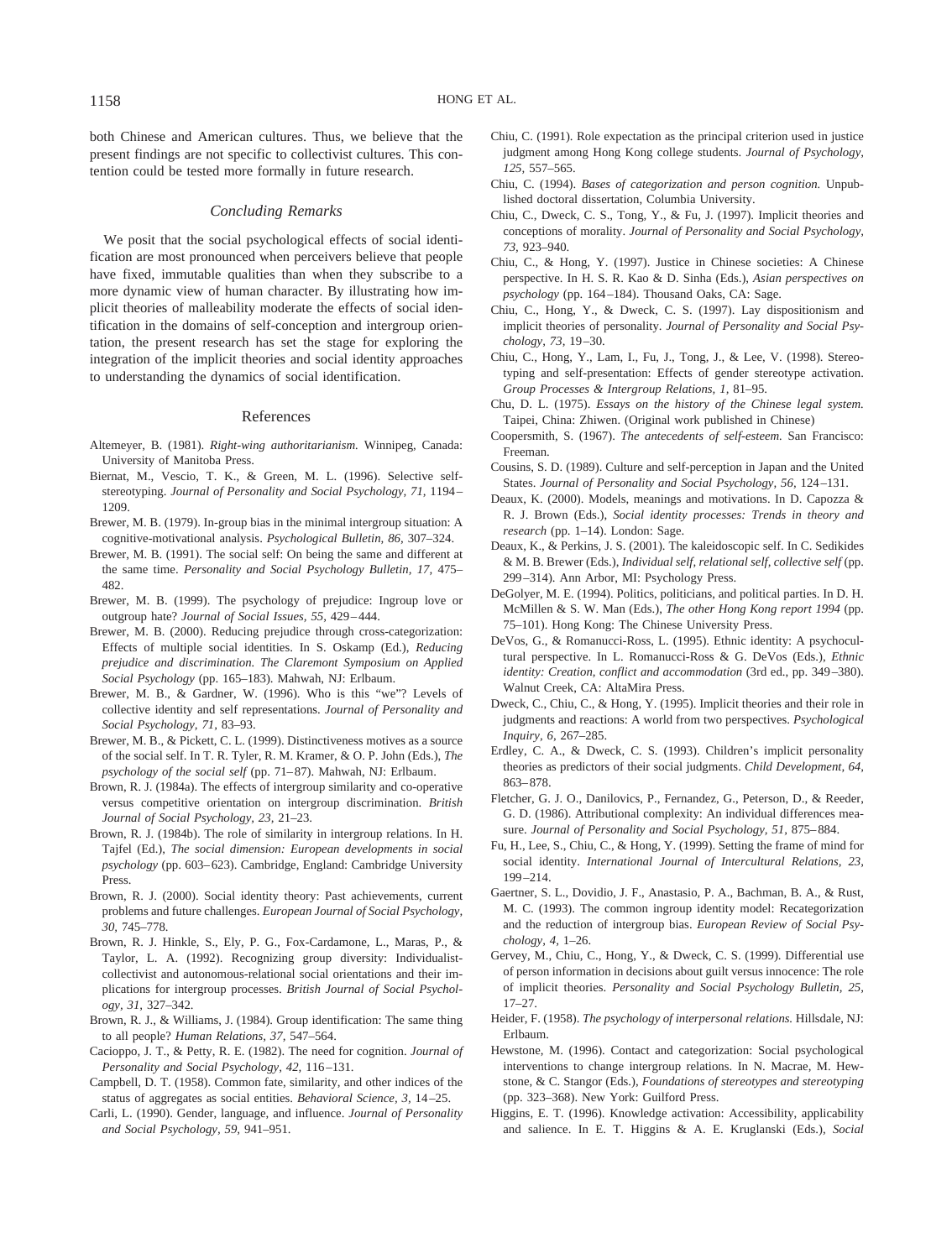*psychology: Handbook of basic principles* (pp. 133–168). New York: Guilford Press.

- Hinkle, S., & Brown, R. J. (1990). Intergroup comparisons and social identity: Some links and lacunae. In D. Abrams & M. A. Hogg (Eds.), *Social identity theory: Constructive and critical advances* (pp. 48–70). New York: Harvester/Wheatsheaf.
- Hirschfeld, L. A. (2001). On a folk theory of society: Children, evolution, and mental representations of social groups. *Personality and Social Psychology Review, 5,* 106–116.
- Ho, D. Y. F. (1987). Fatherhood in Chinese culture. In M. E. Lamb (Ed.), *The father's role: Cross-cultural perspectives* (pp. 227–245). Hillsdale, NJ: Erlbaum.
- Ho, D. Y. F., & Kang, T. K. (1984). Intergenerational comparisons of child-rearing attitudes and practices in Hong Kong. *Developmental Psychology, 20,* 1004–1016.
- Hogg, M. A., & Abrams, D. (1988). *Social identifications.* London: Routledge.
- Hogg, M. A., & Turner, J. C. (1987). Intergroup behaviour, selfstereotyping and the salience of social categories. *British Journal of Social Psychology, 26,* 325–340.
- Hong, Y. (1994). *Predicting trait versus process inferences: The role of implicit theories.* Unpublished doctoral dissertation, Columbia University.
- Hong, Y., Chiu, C., Dweck, C., & Sacks, R. (1997). Implicit theories and evaluative processes in person cognition. *Journal of Experimental Social Psychology, 33,* 296–323.
- Hong, Y., Chiu, C., & Kung, M. (1997). Bringing culture out in front: Effects of cultural meaning system activation on social cognition. In K. Leung, Y. Kashima, U. Kim, & S. Yamaguchi (Eds.), *Progress in Asian social psychology* (Vol. 1, pp. 139–150). Singapore: Wiley.
- Hong, Y., Chiu, C., Yeung, G., & Tong, Y. (1999). Social comparison during the political transition: Interaction of entity versus incremental beliefs and social identities. *International Journal of Intercultural Relations, 23,* 257–279.
- Hong, Y., Coleman, J., Chan, G., Wong, R. Y. M., Chiu, C., Hansen, I. G., et al. (in press). Predicting intergroup bias: The interactive effects of implicit theory and social identity. *Personality and Social Psychology Bulletin.*
- Hong, Y., Ip, G., Chiu, C., Morris, M. W., & Menon, T. (2001). Dynamic construction of social self: Collective obligations versus individual rights. *Social Cognition, 19,* 251–268.
- Hong, Y., Levy, S. R., & Chiu, C. (2001). The contribution of the lay theories approach to the study of groups. *Personality and Social Psychology Review, 5,* 97–105.
- Hong, Y., Morris, M. W., Chiu, C., & Benet-Martinez, V. (2000). Multicultural minds: A dynamic constructivist approach to culture and cognition. *American Psychologist, 55,* 709–720.
- Ip, G. W. M., & Bond, M. H. (1995). Culture, values, and the spontaneous self-concept. *Asian Journal of Psychology, 1,* 29–35.
- Jetten, J., Spears, R., & Manstead, A. S. R. (1997). Distinctiveness threat and prototypicality: Combined effects on intergroup discrimination and collective self-esteem. *European Journal of Social Psychology, 27,* 635–657.
- Jones, E. E., & Thibaut, J. W. (1958). Interaction goals as bases of inference in interpersonal perception. In R. Taguiri & L. Petrullo (Eds.), *Person perception and interpersonal behavior* (pp. 151–178). Stanford, CA: Stanford University Press.
- Jones, F. W., Wills, A. J., & McLaren, I. P. L. (1998). Perceptual categorization: Connectionist modeling and decision rules. *Quarterly Journal of Experimental Psychology: Comparative and Physiological Psychology, 51*(B), 33–58.
- Ju, T. Z. (1981). *Chinese law and Chinese society.* Beijing, China: Chunghua. (Original work published in Chinese)
- Kelly, G. (1955). *The psychology of personal constructs.* New York: Norton.
- Kerlinger, F. N. (1984). *Liberalism and conservatism: The nature and structure of social attitudes.* Hillsdale, NJ: Erlbaum.
- Kuhn, M. H., & McPartland, T. (1954). An empirical investigation of self-attitudes. *American Sociological Review, 19,* 69–76.
- Lam, S., Lau, I., Chiu, C., Hong, Y., & Peng, S. (1999). Differential emphases on modernity and Confucian values in social categorization: The case of Hong Kong adolescents in political transition. *International Journal of Intercultural Relations, 23,* 237–256.
- Levy, S. R., & Dweck, C. S. (1997). [Implicit theory measures: Reliability and validity for adults and children]. Unpublished raw data, Columbia University.
- Levy, S. R., Plaks, J. E., Hong, Y., Chiu, C., & Dweck, C. S. (2001). Static versus dynamic theories and the perception of groups: Different routes to different destinations. *Personality and Social Psychology Review, 5,* 156–168.
- Levy, S. R., Stroessner, S. J., & Dweck, C. S. (1998). Stereotype formation and endorsement: The role of implicit theories. *Journal of Personality and Social Psychology, 74,* 1421–1436.
- Markus, H. R., & Kunda, Z. (1986). Stability and malleability of the self-concept. *Journal of Personality and Social Psychology, 51,* 858– 866.
- Markus, H. R., & Nurius, P. (1986). Possible selves. *American Psychologist, 41,* 954–969.
- Miller, N., & Brewer, M. B. (1986). Categorization effects on ingroup and outgroup perception. In J. F. Dovidio & S. L. Gaertner (Eds.), *Prejudice, discrimination, and racism* (pp. 209–230). Orlando, FL: Academic Press.
- Neuberg, S. L., & Newsom, J. T. (1993). Personal need for structure: Individual differences in the desire for simple structure. *Journal of Personality and Social Psychology, 65,* 113–131.
- Pickett, C. L., Bonner, B. L., & Coleman, J. M. (2002). Motivated selfstereotyping: Heightened assimilation and differentiation needs result in increased levels of positive and negative self-stereotyping. *Journal of Personality and Social Psychology, 82,* 543–562.
- Rhee, E., Uleman, J. S., Lee, H. K., & Roman, R. J. (1995). Spontaneous self-descriptions and ethnic identities in individualistic and collectivistic cultures. *Journal of Personality and Social Psychology, 69,* 142–152.
- Seller, R. M., Smith, M. A., Shelton, N., Rowley, S. A. J., & Chavous, T. M. (1998). Multidimensional model of racial identity: A reconceptualization of African American racial identity. *Personality and Social Psychology Review, 2,* 18–39.
- Simon, B., & Hamilton, D. L. (1994). Self-stereotyping and social context: The effects of relative in-group size and in-group status. *Journal of Personality and Social Psychology, 66,* 699–711.
- Smith, E. R. (1977). Single-sex colleges and sex-typing. *Journal of Social Issues, 33,* 197–199.
- Snyder, M. (1974). The self-monitoring of expressive behavior. *Journal of Personality and Social Psychology, 30,* 526–537.
- Spears, R., Doosje, B., & Ellemers, N. (1997). Self-stereotyping in the face of threats to group status and distinctiveness: The role of group identification. *Personality and Social Psychology Bulletin, 23,* 538–553.
- Su, S. K., Chiu, C., Hong, Y., Leung, K., Peng, K., & Morris, W. M. (1999). Self-organization and social organization: U.S. and Chinese constructions. In T. R. Tyler, R. M. Kramer, & O. P. John (Eds.), *The psychology of the social self* (pp. 193–222). Mahwah, NJ: Erlbaum.
- Tajfel, H. (1972). La catégorization sociale [Social categorization]. In S. Moscovici (Ed.), *Introduction a` la psychologie sociale, Vol. 1* [Introduction to social psychology, Vol. 1]. Paris: Larousse.
- Tajfel, H. (1982). Social psychology of intergroup relations. *Annual Review of Psychology, 33,* 1–39.
- Tajfel, H., Flament, C., Billig, M. G., & Bundy, R. F. (1971). Social